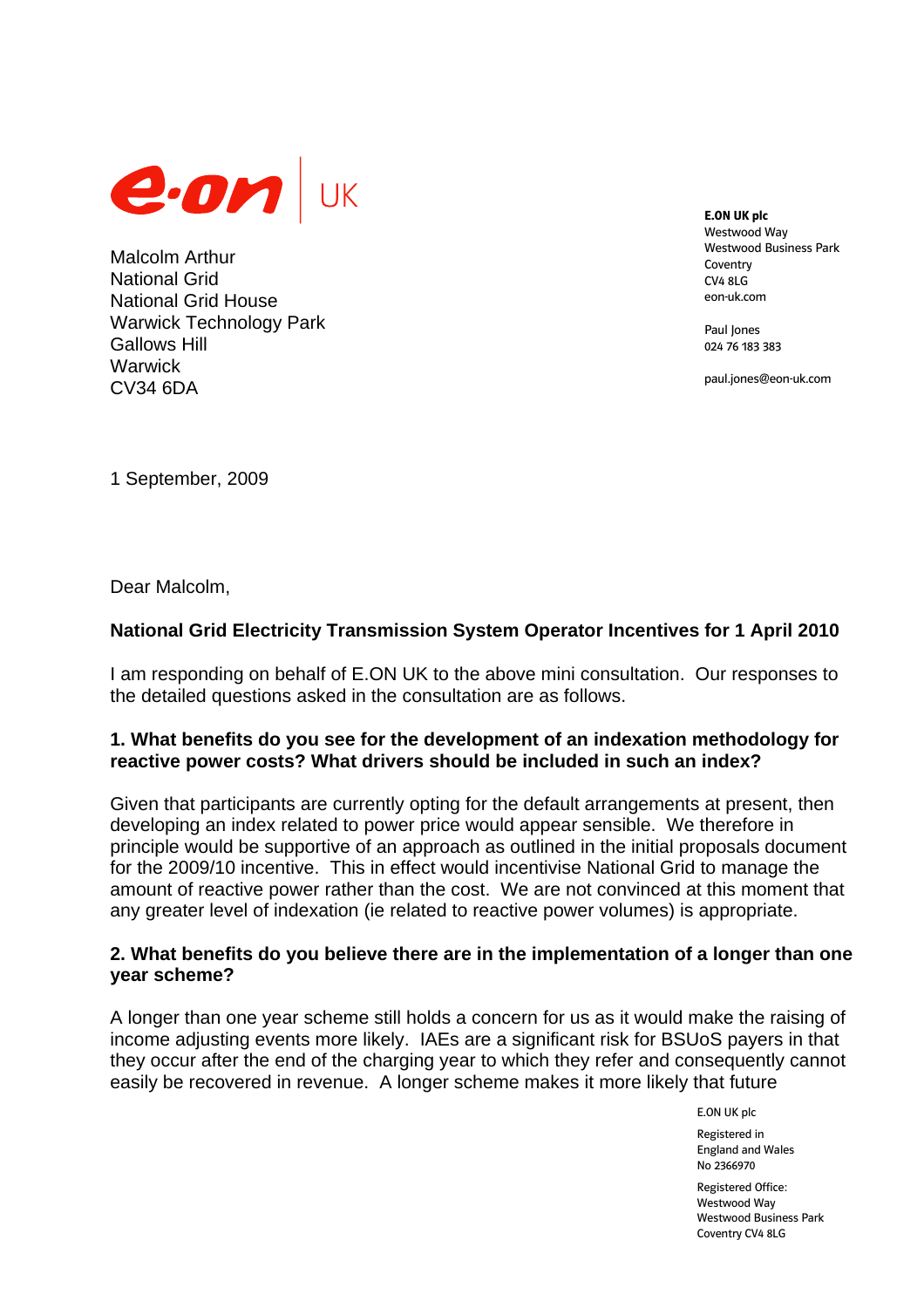issues will arise that have not been taken into account when setting the incentive arrangements. Therefore, the possibility of IAEs increases.

## **3. Are there any additional benefits or drawbacks in the development and implementation of an unbundled reactive power incentive?**

Unbundling schemes should only be undertaken when the costs associated with the unbundled element are clearly identifiable and that it can be demonstrated that there are no interactions with other elements of the incentive scheme. We have some concerns that there are potentially trade offs to be made where actions that reduce the levels of reactive power services required increase other cost elements of the BSIS. For instance if reactive power levels are influenced by flows on the system, as stated in the consultation document, then actions taken to influence those flows may impact other balancing costs too. If the SO sees an aggregated target for all costs affected by such a trade off, then it will be incentivised to make the most efficient choice. Unbundled schemes allow different targets to be played off against each other. We therefore are wary of unbundling this element from the main incentive, even if indexation is introduced into the scheme.

## **4. Please provide your views on the development of the reactive power incentive? Do you see any benefits in changing the current arrangements?**

We have no further comments to make.

#### **5. What benefits do you see for the development of an indexation methodology for transmission losses? What drivers should be included in such an index?**

It is hard to conclude at present how an index would work for losses other than the proposal to adjust the reference price monthly in response to new information on forward prices.

#### **6. Please provide your views on whether the SO can influence sufficient drivers to reduce Transmission Losses?**

The evidence in the consultation appears to contradict itself. Paragraphs 119 and 120 seem to imply that there is a linear relationship between generation output (or demand) and the amount of losses on the system in order to conclude that the SO can only have a very limited role on influencing their level. However, the example given in 123 to 126 appears to suggest that in some cases relatively large changes in losses can be influenced by changes in the output of single power stations. However, we accept that the SO can only directly influence a small proportion of the output of stations and that generators' own generation decisions are likely to have a greater influence.

#### **7. What benefits do you believe there are in the implementation of a longer than one year scheme?**

As with our response in respect of the reactive power incentive, we would be concerned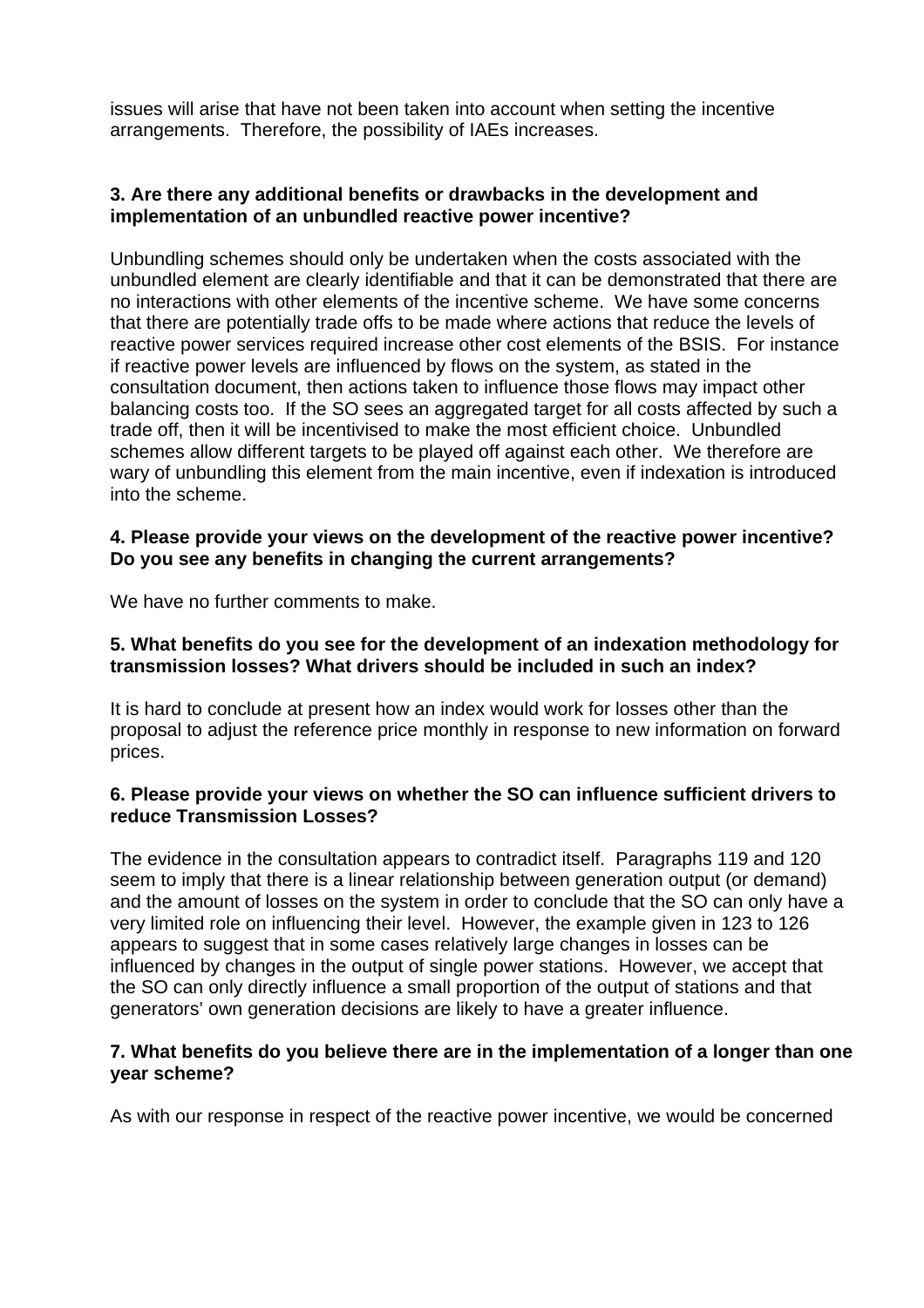about the impact on IAEs so would not be supportive.

## **8. Are there any additional benefits or drawbacks in the development and implementation of an unbundled transmission losses incentive?**

We do not believe that it would be correct to assume that losses are a standalone element of balancing costs that operates independently of other balancing costs. For instance, if the SO takes balancing actions to relieve the level of losses on the system, this would surely have an impact on balancing costs elsewhere. Therefore, unless the independence of the losses element is clearly illustrated we do not believe that an unbundled scheme would be appropriate.

## **9. Please provide your views on the development of the transmission losses incentive? Do you see any benefits in changing the current arrangements? Are there any benefits in the development of a TO incentive to manage fixed losses?**

Our only comments are on the third element of this question. It would seem difficult to introduce a specific incentive on TOs' investment in the network through the SO incentive arrangements. Instead, TOs should have an absolute requirement to invest in low loss equipment when this is cost effective; that is when any additional cost of the equipment is more than offset by the savings in losses. Losses could be priced for such a cost benefit assessment at a similar level to that used for the incentive scheme, taking into account the energy and carbon costs.

## **10. What benefit do you see in developing a transmission losses zonal forecast incentive?**

This would to appear to prejudge the outcome of the P229 process and should perhaps be considered if a locational losses scheme is implemented. However, we believe that it would be difficult for National Grid to make such a forecast and its value therefore may be doubtful.

## **11. What benefit do you see in the development of a Transmission Losses procurement incentive similar to the Gas Shrinkage incentive?**

We believe that in a self despatch market individual participants should be incentivised to make the correct operational decisions directly. This is why we support the approach advocated under P229. Therefore, a central procurement incentive would appear to be inappropriate and unnecessary.

### **12. Do you agree that National Grid should be incentivised on the procurement of black start services for 2010/11 and 2011/12 as under the current scheme framework? 13 Do you believe that the black start scheme should be extended to a 2 year target?**

At present, given the present level of uncertainty about future provision, it would not seem appropriate to make fundamental changes to the incentive for Black Start.